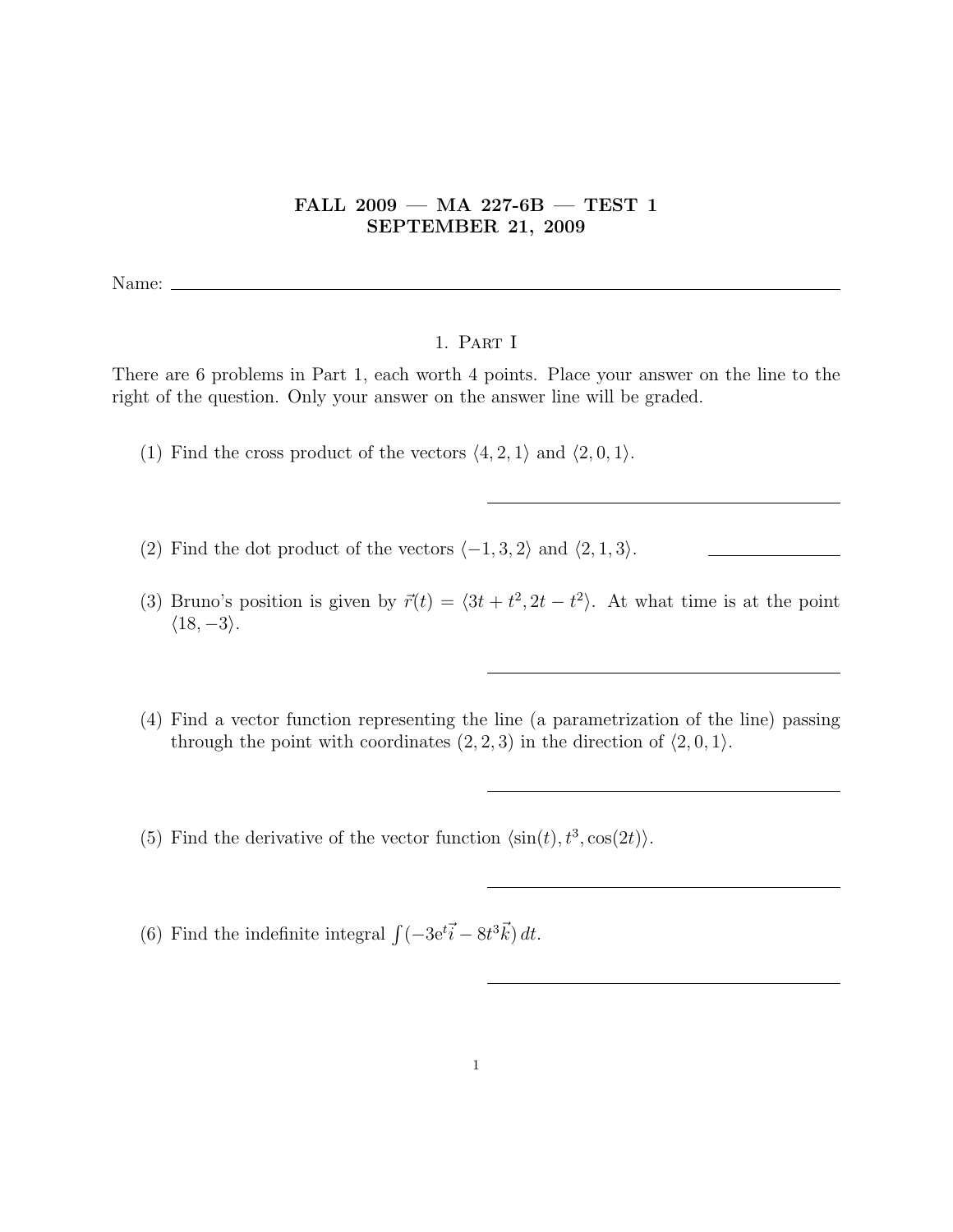## 2. Part II

There are 2 problems in Part 2, each worth 18 points. On Part 2 problems partial credit is awarded where appropriate. Your solution must include enough detail to justify any conclusions you reach in answering the question. If you need to add assumptions in order to proceed, make the assumptions after explaining why they are reasonable.

- (1) Newton's second law of motion states the the acceleration  $\vec{a}$  of a body of mass m is given by  $\vec{F} = m\vec{a}$  when the force  $\vec{F}$  acts on the body. A ball is thrown from a tower of height h with an initial velocity  $\vec{v}_0$ . Find the vectors of acceleration, velocity, and position. State your reasons for each formula. Now assume that  $h = 20$ m, and position. State your reasons for each formula. Now assume that  $h = 20$ m,<br> $|\vec{v}_0| = 10\sqrt{3}$ m/s and if the ball is thrown under an angle of 60° with the horizontal and answer the following question. Use  $10 \text{m/s}^2$  for the gravitational acceleration.
	- (a) How far from the tower will the ball touch ground?
	- (b) Find the ball's speed at impact.